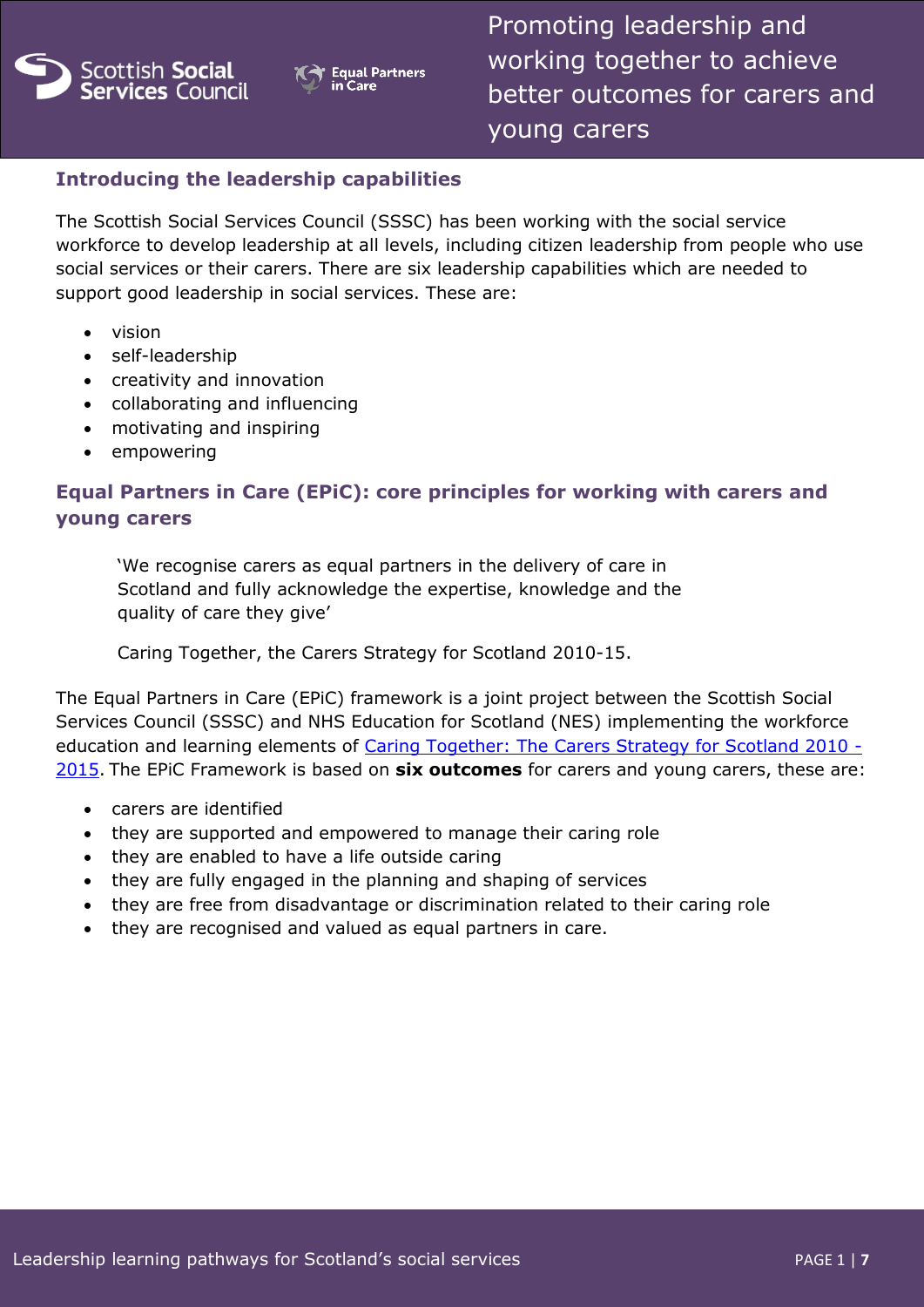

**Equal Partners** in Care

Promoting leadership and working together to achieve better outcomes for carers and young carers

#### **Three levels of training and awareness**

Each of these six outcomes is linked to the knowledge and skills that leaders and workers need to work effectively with all carers in order to achieve those outcomes. There are three levels of learning for workers who work with carers and they are designed to be developed cumulatively. [Level 1](http://www.knowledge.scot.nhs.uk/media/6806448/core%20principles-level1.pdf) of the framework is designed for anyone who may come in contact with carers in any setting. [Level 2](http://www.knowledge.scot.nhs.uk/media/6806451/core%20principles-level2.pdf) is for those with more regular contact with carers and [Level 3](http://www.knowledge.scot.nhs.uk/media/6806454/core%20principles-level3.pdf) is for those with a strategic leadership role. These are resources to support learning, they are not mandatory.



The health and social services workforce is very diverse and it is recognised that learning takes place in many different settings. The core principles, highlighted above, are intended to underpin workforce education and learning to make sure that workers in health, social services and other services (such as housing, emergency services, carer support) who work with carers have a shared understanding of how to work effectively with carers and young carers.

The principles can be used to inform the design and delivery of workforce education and learning in relation to carers, such as:

- reflecting on practice
- induction and continuing professional development (CPD) modules for staff
- managers and employers can use the principles to support staff to improve their practice with carers.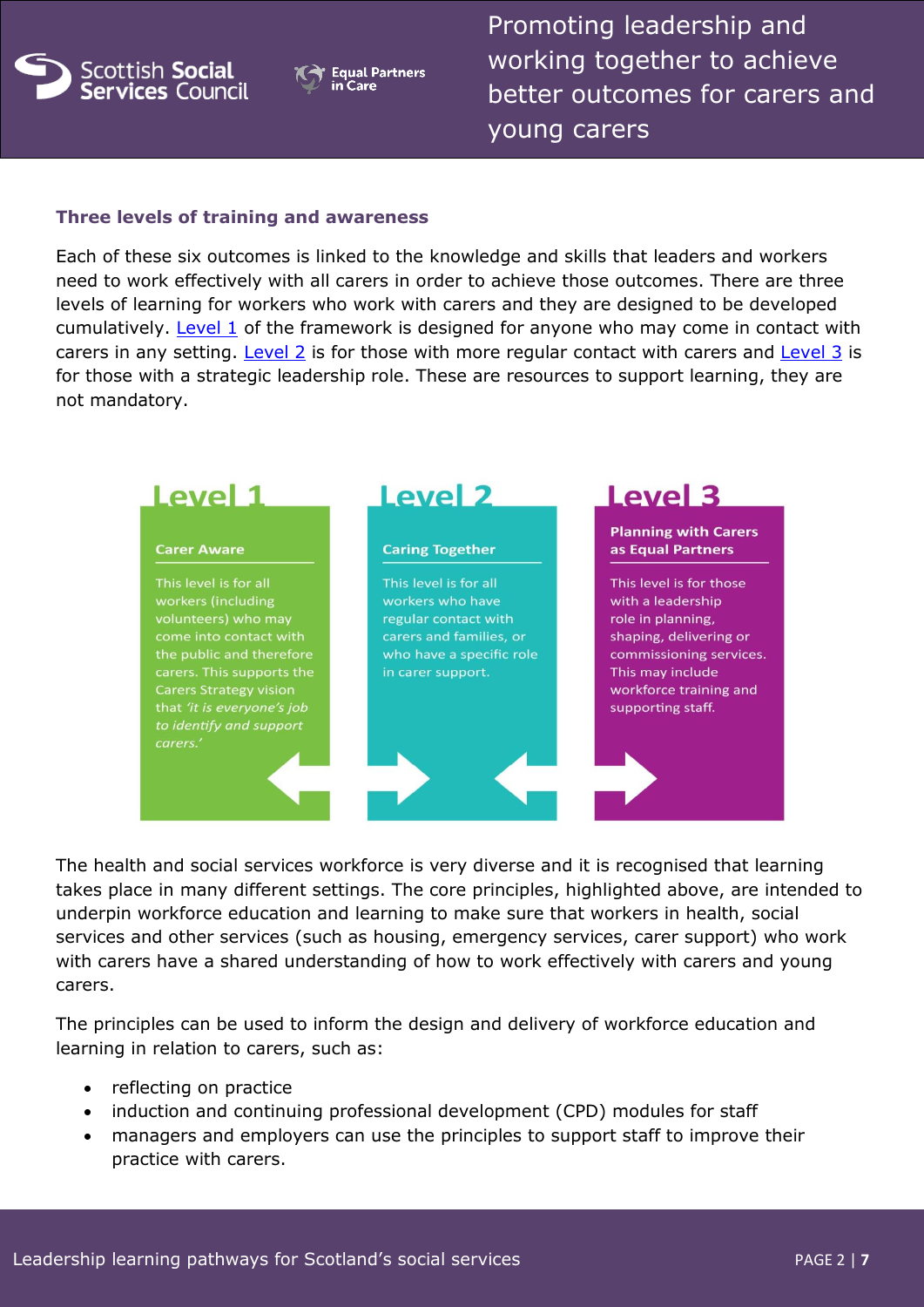

**Equal Partners** Care

Promoting leadership and working together to achieve better outcomes for carers and young carers

You can use the framework of EPiC alongside the leadership capabilities to guide and to evidence your own professional development. Below we describe some examples of knowledge and skills from the EPiC framework and show how these relate to the six leadership capabilities. We then show you where to find free learning resources which can be used to support your development.

### **Vision**

Vision is about seeing how best to make a difference.

| <b>Carer Aware</b>                                                                                                                   | <b>Caring Together</b>                                                                                                                             | <b>Planning with Carers</b><br>as Equal Partners                                                          |
|--------------------------------------------------------------------------------------------------------------------------------------|----------------------------------------------------------------------------------------------------------------------------------------------------|-----------------------------------------------------------------------------------------------------------|
| Recognise that anybody<br>can be a carer and be<br>able to identify the main<br>carer( $s$ ) in the life of the<br>cared for person. | Support carers and<br>young carers to<br>recognise themselves as<br>a carer and enable them<br>to access the information<br>and support they need. | Promote carer awareness<br>training (Level 1) to all<br>workers who may come<br>into contact with carers. |

## **Self-leadership**

Self-leadership is about taking initiative and making a positive difference, as well as taking responsibility for your own learning.

| <b>Carer Aware</b>                                                                                          | <b>Caring Together</b>                                                                                                                                                                         | <b>Planning with Carers</b><br>as Equal Partners                                                                                                                                                         |
|-------------------------------------------------------------------------------------------------------------|------------------------------------------------------------------------------------------------------------------------------------------------------------------------------------------------|----------------------------------------------------------------------------------------------------------------------------------------------------------------------------------------------------------|
| Respect and value the<br>knowledge and expertise<br>carers have in relation to<br>the person they care for. | Help carers to<br>understand the benefits<br>of having a Carers<br>Assessment and ensure<br>the assessment takes<br>into account the carers'<br>choices, abilities and<br>diverse backgrounds. | Demonstrate the core<br>principles in your own<br>practice.<br>Contribute to evaluating<br>the effectiveness and<br>impact of carer<br>involvement and to<br>identifying and<br>addressing any barriers. |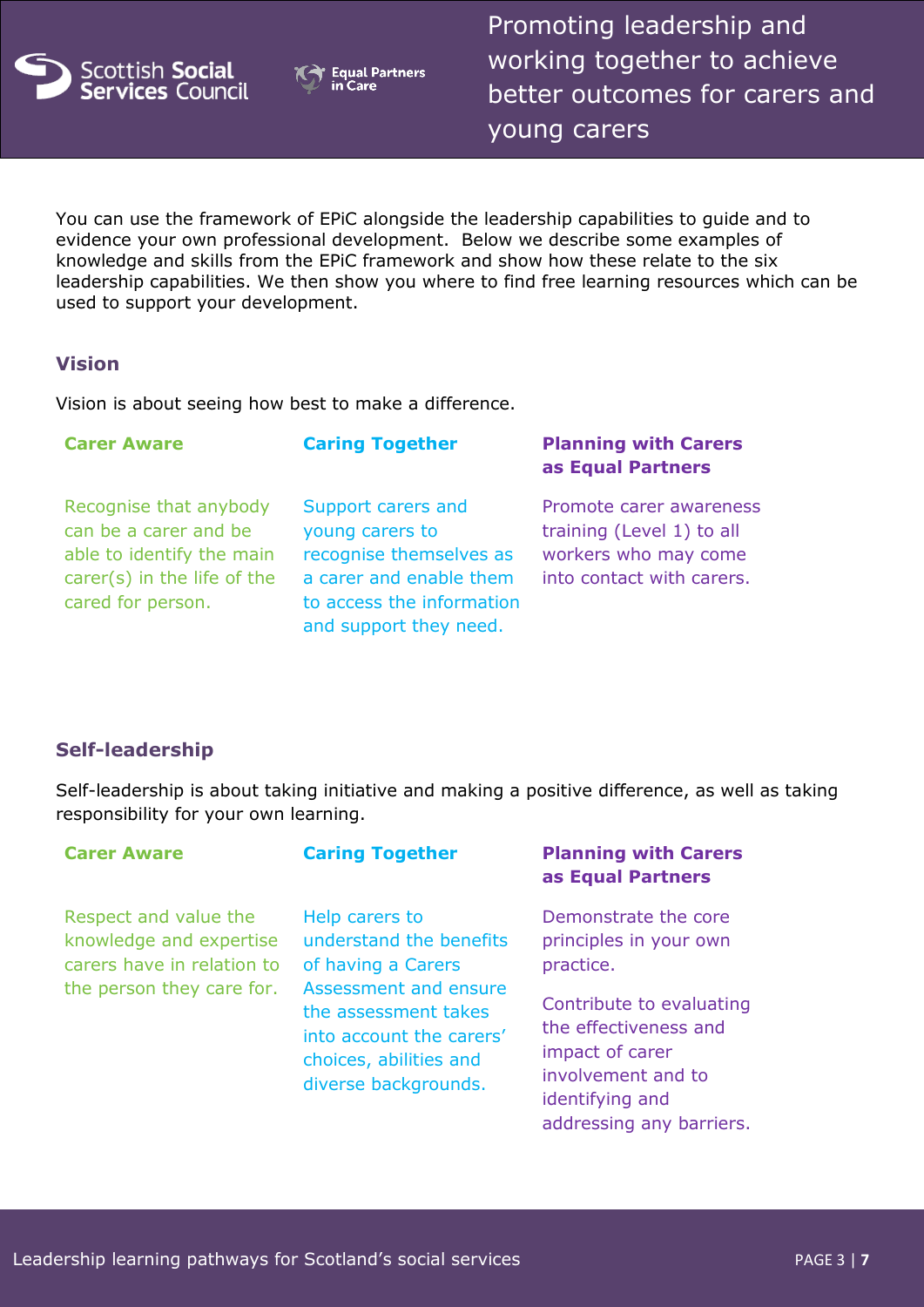



Promoting leadership and working together to achieve better outcomes for carers and young carers

### **Creativity and innovation**

This is about using creativity and innovation to make changes in a person-centred way.

| <b>Carer Aware</b>                                                                                                                              | <b>Caring Together</b>                                                                                                                                                                         | <b>Planning with Carers</b><br>as Equal Partners                                                                                   |
|-------------------------------------------------------------------------------------------------------------------------------------------------|------------------------------------------------------------------------------------------------------------------------------------------------------------------------------------------------|------------------------------------------------------------------------------------------------------------------------------------|
| Provide relevant<br>information or signpost<br>carers to services that<br>can support them to<br>pursue a life outside of<br>their caring role. | Recognise the valuable<br>contribution of carers and<br>engage them as equal<br>partners.<br>Involve carers in the<br>development and review<br>of care plans for the<br>person they care for. | Contribute to developing<br>carer identification<br>protocols and referral<br>pathways and<br>communicate these to all<br>workers. |

## **Collaborating and influencing**

Collaborating and influencing is about understanding the value of working with carers and young carers as equal partners, so that you can provide the best support possible.

| <b>Carer Aware</b>                                                                                                               | <b>Caring Together</b>                                                                                                                                              | <b>Planning with Carers</b><br>as Equal Partners                                                                                                         |
|----------------------------------------------------------------------------------------------------------------------------------|---------------------------------------------------------------------------------------------------------------------------------------------------------------------|----------------------------------------------------------------------------------------------------------------------------------------------------------|
| Signpost carers to<br>appropriate sources of<br>information, support,<br>training and advice,<br>including Carers<br>Assessment. | Work with other agencies<br>and young adult carers<br>making the transition<br>from children's to adult<br>services to ensure they<br>receive continued<br>support. | Enable workers to access<br>the training and support<br>they need to understand<br>what 'working with carers<br>as equal partners' means<br>in practice. |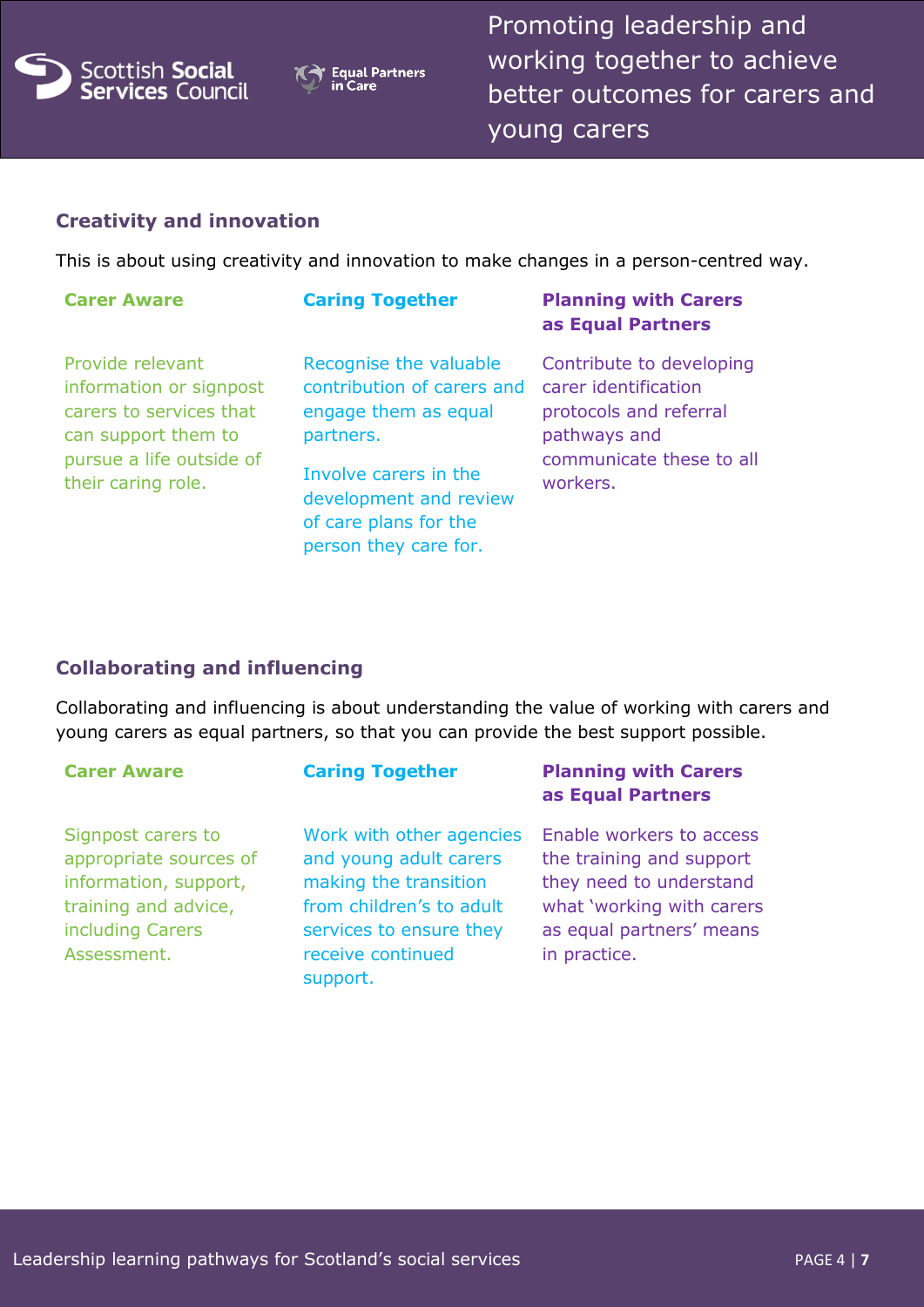

**Equal Partners**  $Caré$ 

Promoting leadership and working together to achieve better outcomes for carers and young carers

# **Motivating and inspiring**

Motivating and inspiring is about inspiring people through personal example, for example by recognising and valuing the rights and quality of life of everyone involved in the caring relationship.

| <b>Carer Aware</b>                                                                                                               | <b>Caring Together</b>                                                                                                                       | <b>Planning with Carers</b><br>as Equal Partners                                                                                            |
|----------------------------------------------------------------------------------------------------------------------------------|----------------------------------------------------------------------------------------------------------------------------------------------|---------------------------------------------------------------------------------------------------------------------------------------------|
| Be able to raise the issue<br>with a person if you<br>suspect they have a<br>caring role, in a sensitive<br>and empathic manner. | Use creative approaches<br>to support carers to<br>understand and access<br>the potential<br>opportunities through<br>self-directed support. | Support and supervise<br>workers to work with<br>carers as equal partners<br>and foster a culture of<br>partnership working with<br>carers. |

### **Empowering**

This is about supporting carers and young carers to feel empowered and enabled. This could be by promoting leadership at all levels and understanding that carers and young carers have the potential to become citizen leaders.

Take time to listen to carers and help them identify any support needs; access any community resources, training and peer support.

Work with carers to support and empower them to participate in the planning and shaping of services. Recognise the richness of feedback from carers which will help inform and develop your practice routinely.

Respect the rights of carers to choose the level of their caring role and ensure this is appropriate for them.

### **Carer Aware Caring Together Planning with Carers as Equal Partners**

Involve carers and young carers as partners at all stages of strategic planning and decision making.

Ensure carers continue to be involved in designing and delivering carer awareness training to help workers reflect on their practice.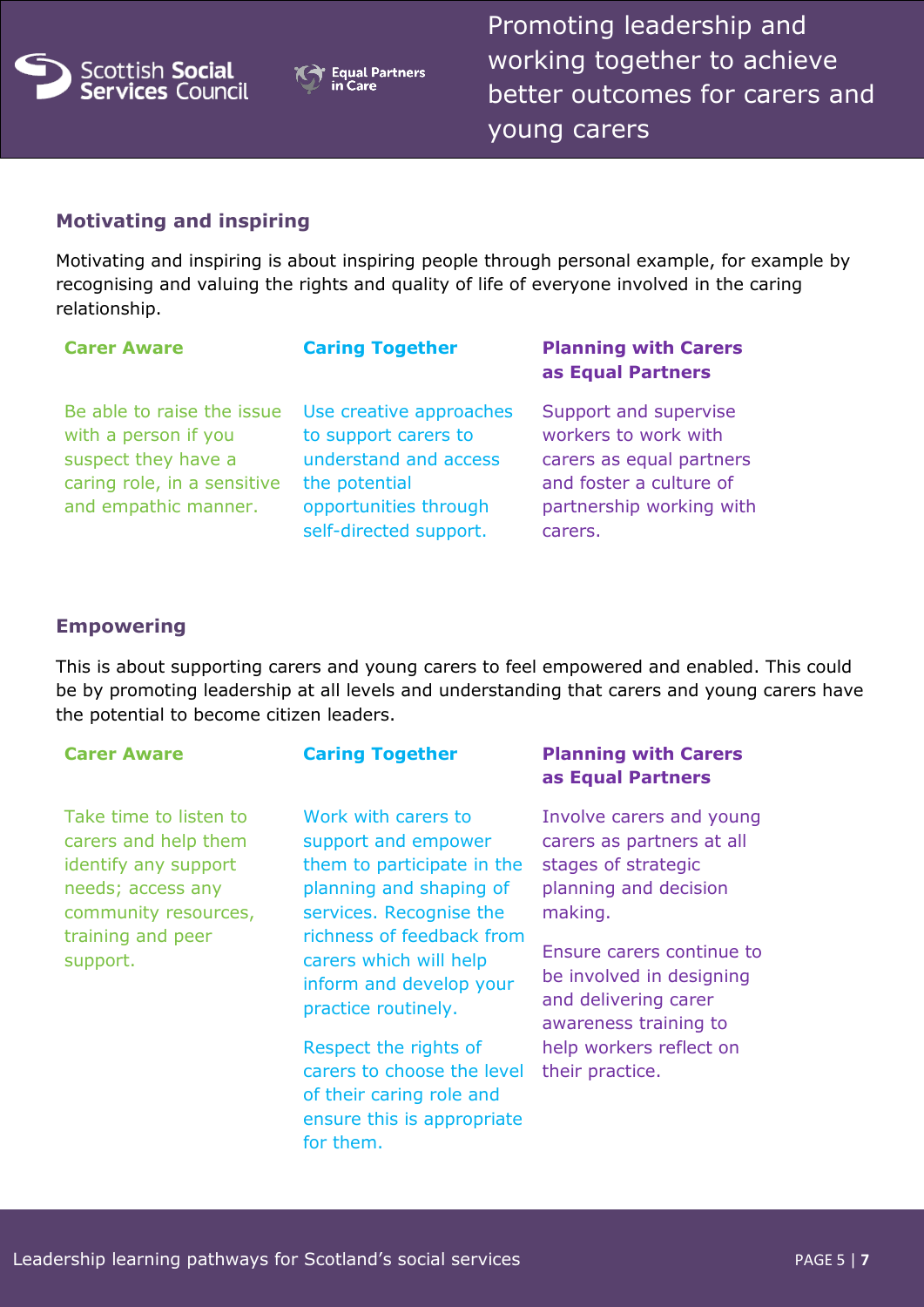

**Equal Partners** in Care

Promoting leadership and working together to achieve better outcomes for carers and young carers

# **Other resources to support your practice**

The SSSC and NES have various resources to support leaders and workers working with carers and young carers:



[Learn more](http://www.ssks.org.uk/equalpartnersincare) about the Equal Partners in Care (EPiC) project, framework and resources

Level 1, 2 and information about Level 3 can be found here:

[Carer Aware, Caring Together e-modules \(level 1 & 2\) & further information around Caring](http://www.knowledge.scot.nhs.uk/home/portals-and-topics/equal-partners-in-care/epic-elearning.aspx)  [Counts in the Workplace course \(Level 3\).](http://www.knowledge.scot.nhs.uk/home/portals-and-topics/equal-partners-in-care/epic-elearning.aspx)

#### [Equal Partners in Care \(EPiC\) elearning module Level 1](http://www.ssks.org.uk/topics/equal-partners-in-care/epic-elearning.aspx)